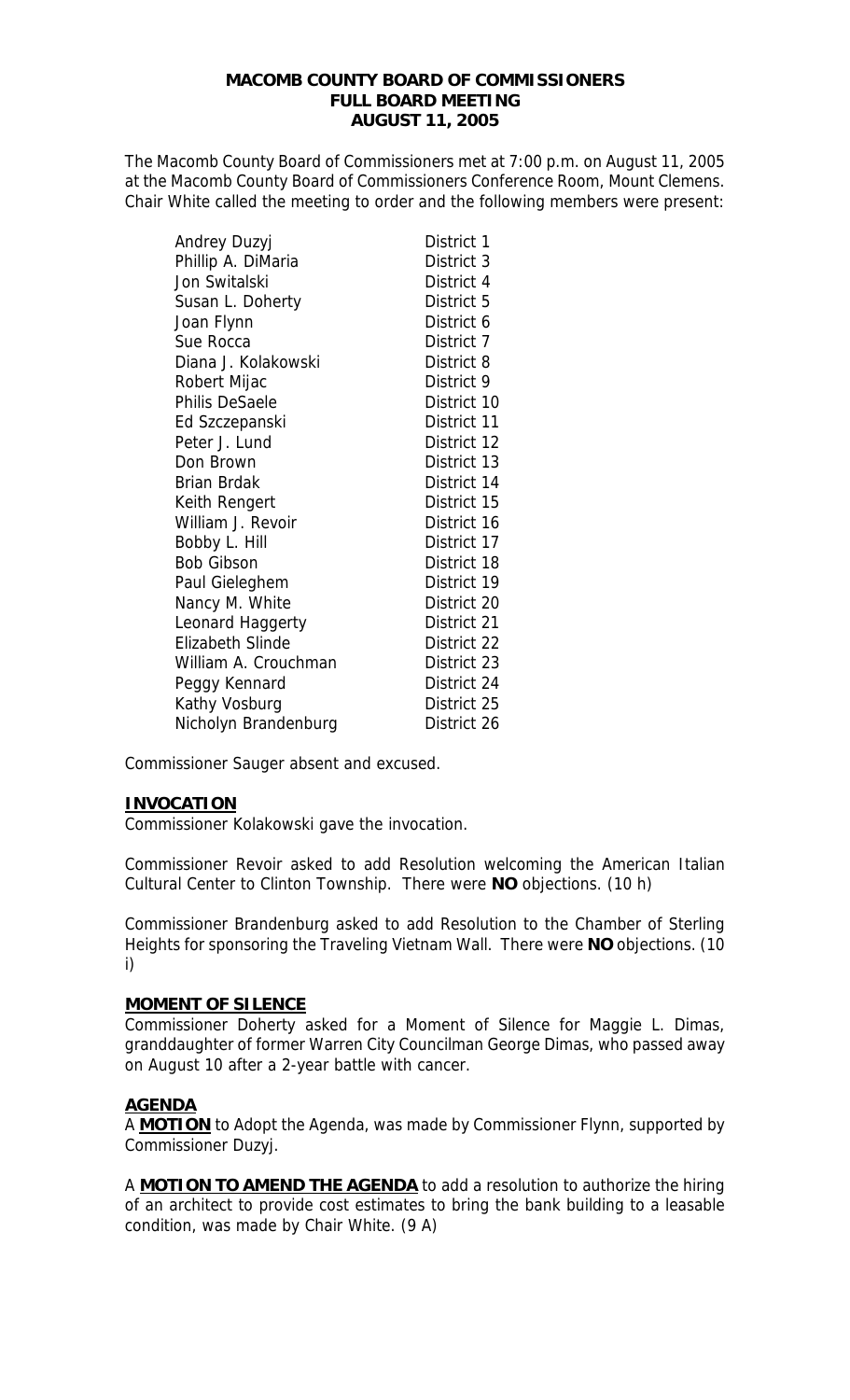### **ROLL CALL VOTE ON AMENDING THE AGENDA**

|                    | YES           | <b>NO</b> |
|--------------------|---------------|-----------|
| <b>BRANDENBURG</b> |               | Χ         |
| <b>BRDAK</b>       | Χ             |           |
| <b>BROWN</b>       | X             |           |
| <b>CROUCHMANX</b>  |               |           |
| <b>DESAELE</b>     |               | Χ         |
| <b>DI MARIA</b>    | Χ             |           |
| <b>DOHERTY</b>     | X             |           |
| <b>DUZYJ</b>       | Χ             |           |
| <b>FLYNN</b>       | X             |           |
| GIBSON             | Χ             |           |
| <b>GIELEGHEM</b>   | X             |           |
| <b>HAGGERTY</b>    | X             |           |
| HILL               | Χ             |           |
| <b>KENNARD</b>     | X             |           |
| KOLAKOWSKI         | X             |           |
| LUND               | Χ             |           |
| <b>MIJAC</b>       | Χ             |           |
| <b>RENGERT</b>     | X             |           |
| <b>REVOIR</b>      | X             |           |
| ROCCA              | X             |           |
| <b>SAUGER</b>      | <b>ABSENT</b> |           |
| <b>SLINDE</b>      | Χ             |           |
| <b>SWITALSKI</b>   | Χ             |           |
| <b>SZCZEPANSKI</b> |               | Χ         |
| <b>VOSBURG</b>     | Χ             |           |
| <b>WHITE</b>       | X             |           |
| <b>TOTAL</b>       | 22            | 3         |

## **THE MOTION TO AMEND THE AGENDA PASSED.**

**THE AGENDA AS AMENDED CARRIED,** with Commisisoner DeSaele voting **NO**.

### **MINUTES**

A **MOTION** to approve the minutes dated July 14, 2005 was made by Commissioner Slinde, supported by Commissioner Haggerty, and the **MOTION CARRIED.**

## **PUBLIC PARTICIPATION**

### **Gregory Murray, 20 ½ Eldredge, Mt. Clemens**

Spoke of an article in toady's Detroit News regarding minorities and the fact that diversity is coming to Macomb County.

### **Donald Lobsinger, 26900 Taylor, St. Clair Shores**

Spoke regarding the issues that concern him in Macomb County and the Ministerial Alliance.

### **Terrance Standifer, 13602 Martin Road, Warren**

Stated the Ministerial Alliance is not a racial group. All the complaints they deal with are from all Macomb County citizens.

## **COMMITTEE REPORTS**

## **SENIOR CITIZENS COMMITTEE – August 1, 2005**

The Clerk read the recommendations from the Senior Citizens Committee and a **MOTION** was made by Chairperson Gibson, supported by Vice-Chairperson Rocca, to adopt the committee recommendations.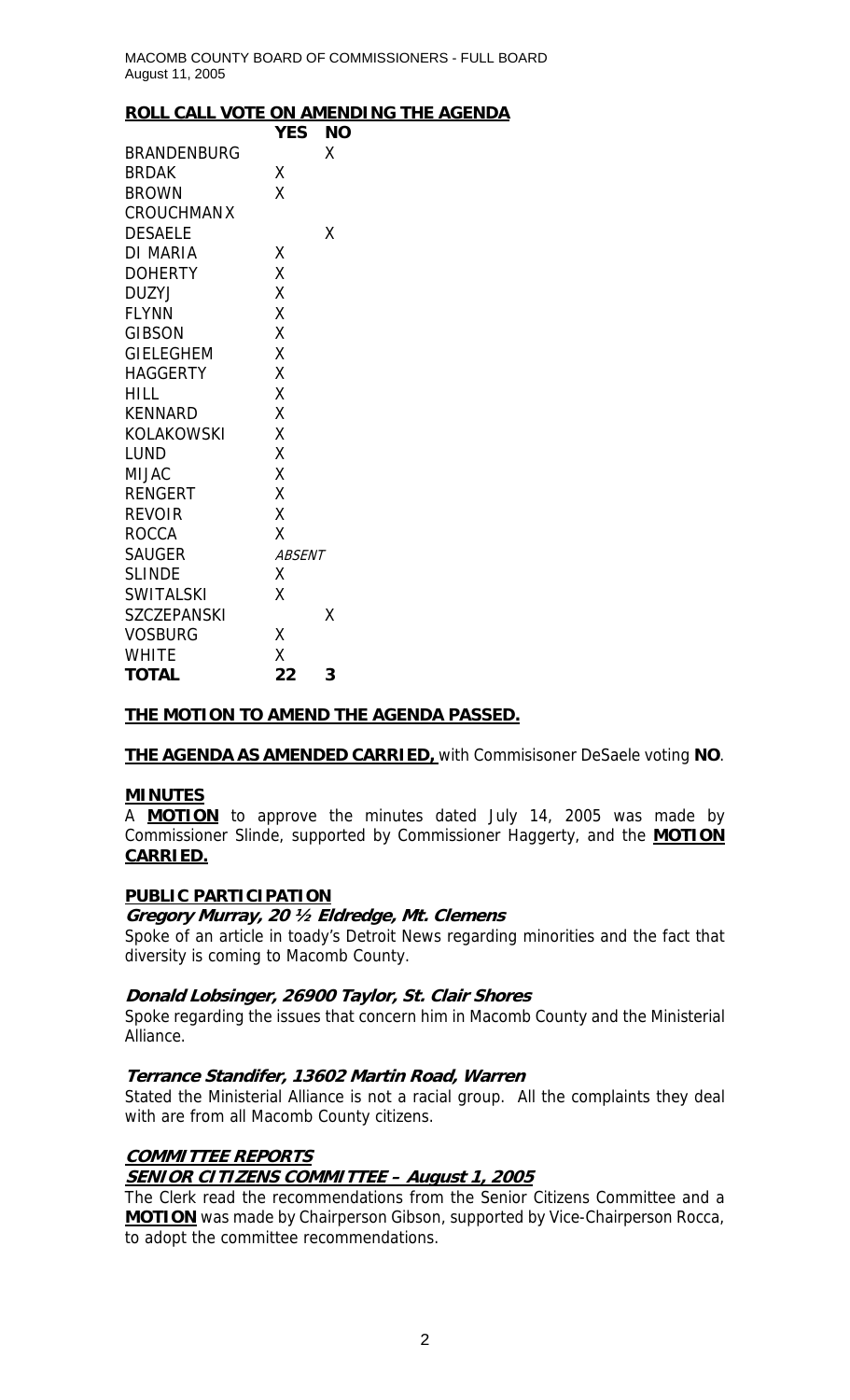MACOMB COUNTY BOARD OF COMMISSIONERS - FULL BOARD August 11, 2005

- 1. ACCEPT CONTRACT GRANT FROM AREA AGENCY ON AGING 1-B IN THE AMOUNT OF \$39,220.00 FOR THE LEGAL ASSISTANCE PROGRAM. THIS REPRESENTS THE THIRD YEAR CONTINUATION OF A THREE-YEAR CONTRACT AND REQUIRES NO INCREASE TO THE COUNTY MATCH.
- 2. ACCEPT CONTRACT GRANT FROM THE DEPARTMENT OF HUMAN SERVICES IN THE AMOUNT OF \$49,231.97 FOR THE GRANDPARENTS RAISING GRANDCHILDREN PROGRAM. THIS REPRESENTS THE THIRD YEAR CONTINUATION OF A THREE-YEAR CONTRACT AND REQUIRES NO INCREASE TO THE COUNTY MATCH.

## **THE MOTION CARRIED.**

## **OPERATIONAL SERVICES COMMITTEE – August 2, 2005**

The Clerk read the recommendations from the Operational Services Committee and a **MOTION** was made by Chairperson Hill, supported by Vice-Chairperson Kennard, to adopt the committee recommendations.

Commissioners Regert asked to separate Motion #6. There were **NO** objections.

Commissioner Kolakowski asked to separate Motion #2. There were **NO** objections.

A vote was taken on the following:

- 1. AUTHORIZE THE INSTALLATION OF A PLAQUE IN REMEMBRANCE OF THE COUNTY POOR FARM.
- 3. AUTHORIZE PAYMENT FOR THE WORK PERFORMED AS FOLLOWS:

| COUNTY BUILDING      | EDMUND LONDON & ASSOC. | \$36.139.84 |
|----------------------|------------------------|-------------|
| INTERIOR RENOVATIONS |                        |             |

MARTHA T. BERRY ELLISDON MICHIGAN, INC. 162.801.39

FURTHER, FUNDS ARE AVAILABLE IN THE CAPITAL BUDGET.

- 4. CONCUR WITH THE PURCHASING MANAGER AND APPROVE THE PURCHASE OF ONE CANON IR5570 COPIER SYSTEM FOR THE TREASURER'S DEPARTMENT FROM OUR CONTRACTED VENDOR, IKON OFFICE SOLUTIONS, WITH STATE OF MICHIGAN PRICING OF \$10,182.00; FUNDS ARE AVAILABLE FROM THE CONVENIENCE COPIER FUND.
- 5. CONCUR WITH THE FLEET MANAGER AND APPROVE THE FOLLOWING VEHICLE PURCHASES:

ONE 2006 FORD F-53 SUPER DUTY CHASSIS, 228" WB, 35-FOOT MOBILE COMMAND POST FOR EMERGENCY MANAGEMENT TO THE LOWEST RESPONSIBLE BIDDER, FARBER SPECIALTY VEHICLES, COLUMBUS, OHIO, IN THE AMOUNT OF \$225,000.00; FUNDS HAVE BEEN APPROVED AND ARE AVAILABLE FROM STATE HOMELAND SECURITY GRANT PROGRAM (SHSGP) AND

ONE 2006 FORD F-53 SUPER DUTY CHASSIS, 190" WB, 30-FOOT MOBILE COMMAND POST FOR THE SHERIFF'S DEPARTMENT TO THE LOWEST RESPONSIBLE BIDDER, FARBER SPECIALTY VEHICLES, COLUMBUS, OHIO, IN THE AMOUNT OF \$157,000.00; FUNDS HAVE BEEN APPROVED AND ARE AVAILABLE FROM SHSGP.

## **THE MOTION CARRIED**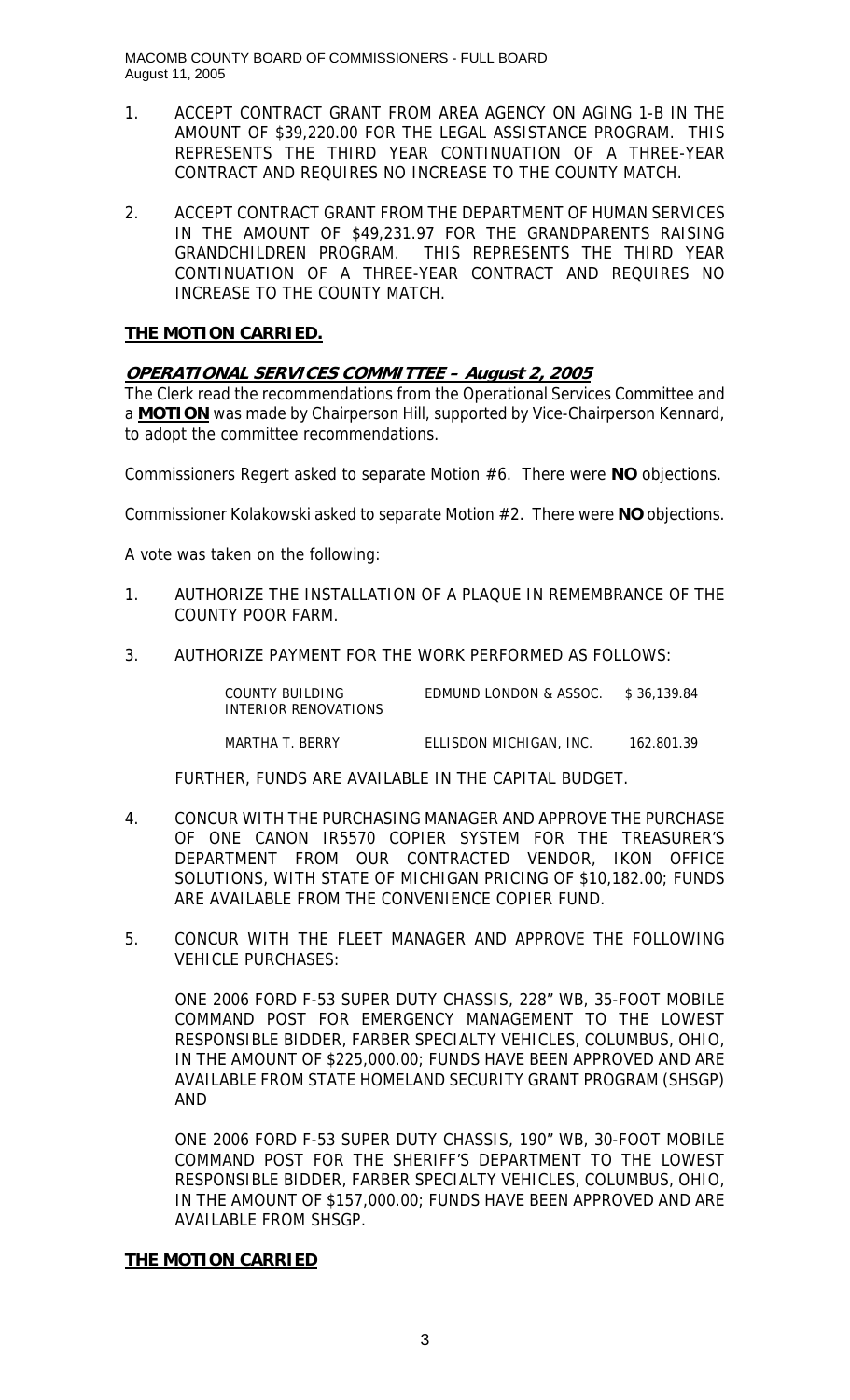# **SEPARATED MOTION**

6. APPROVE THE FOLLOWING RECOMMENDATIONS FROM THE 7/28/05 MEETING OF THE AD HOC COMMITTEE ON SPACE AND LAND NEEDS:

> APPROVE THE SCHEMATIC DESIGN, AS PRESENTED, WITH THE DOMED CONCEPT, CONTINGENT UPON RECONFIRMATION OF THE CONSTRUCTION BUDGET, FOR THE 42<sup>ND</sup> DISTRICT COURT-DIVISION II LOCATED IN THE CITY OF NEW BALTIMORE, AND AUTHORIZE THE ARCHITECT TO PROCEED WITH THE CONSTRUCTION DOCUMENTS WITH BIDS BROUGHT TO THE OPERATIONAL SERVICES COMMITTEE FOR THEIR REVIEW AND APPROVAL;

> NEW CONTRACT AGREEMENT FOR ARCHITECTURAL DESIGN SERVICES FOR THE 42<sup>ND</sup> DISTRICT COURT-DIVISION II TO PARTNERS IN ARCHITECTURE, PLC, FOLLOWING ACCEPTANCE BY CORPORATION COUNSEL AND BOARD OF COMMISSIONERS;

> PARKING LOT LAYOUT D **with minor revisions if necessary**; AND

RELOCATION OF THE EMERGENCY MANAGEMENT DEPARTMENT TO THE CENTRAL RECEIVING BUILDING.

A **MOTION TO AMEND** to add the language: **with minor revisions if necessary**, to paragraph three regarding the parking lot layout, supported by Commissioner Haggerty, and the **MOTION TO AMEND CARRIED.**

A discussion ensued regarding paragraph one regarding 42<sup>nd</sup> District Court-Division II.

Questions were put forth to the architects from several commissioners.

**THE MOTION CARRIED AS AMENDED,** with Commissioner Doherty voting **NO**.

### **SEPARATED MOTION**

2. APPROVE THE REQUEST FROM THE CITY OF MT. CLEMENS AND THE MT. CLEMENS DOWNTOWN DEVELOPMENT AUTHORITY FOR THE USE OF THE PARKING STRUCTURE ON THE FOLLOWING DATES: THE EVENING OF FRIDAY, AUGUST 26, 2005, SATURDAY, AUGUST 27, 2005 AND SATURDAY, DECEMBER 31, 2005, AND PLACE A TEMPORARY STAGE AT THE CORNER OF THE COUNTY BUILDING FOR THE CANNON REDEDICATION CEREMONY AND THAT THE FIRST FLOOR OF THE ADMINISTRATION BUILDING KEPT OPEN DURING THE CANNON REDEDICATION CEREMONY; FURTHER, THE CITY WILL PROVIDE LIABILITY INSURANCE NAMING THE COUNTY AS ADDITIONAL INSURED AND A FIRE WATCH FOR THE NEW YEARS EVE GALA; A FEE OF \$3.00 PER VEHICLE WILL BE CHARGED AUGUST 26, 2005 **AND AUGUST 27, 2005** AND THE COUNTY WILL BE REIMBURSED IN THE EVENT REVENUES DO NOT EXCEED EXPENSES.

### **FRIENDLY AMENDMENT**

Commissioner Kolakowski offered a **FRIENDLY AMENDMENT** to add the date of August 27, 2005 to the second to last line. There were **NO** objections.

## **THE MOTION AS AMENDED CARRIED.**

## **JUSTICE AND PUBLIC SAFETY COMMITTEE – August 3, 2005**

The Clerk read the recommendations from the Justice and Public Safety Committee and a **MOTION** was made by Chairperson Rengert, supported by Vice-Chairperson Brdak, to adopt the committee recommendations.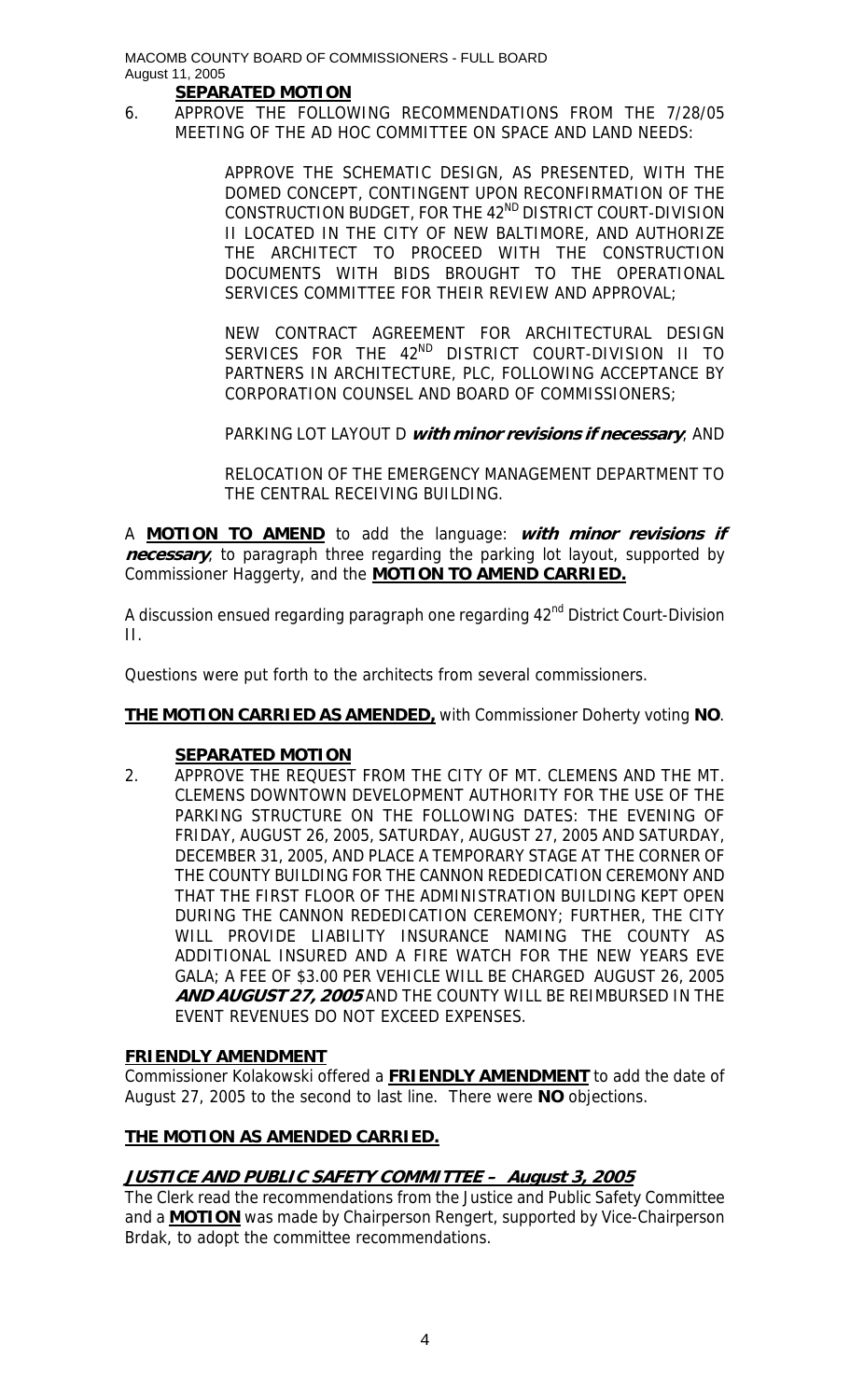MACOMB COUNTY BOARD OF COMMISSIONERS - FULL BOARD August 11, 2005

- 1. APPROVE THE FORMATION OF A MACOMB COUNTY JUVENILE JUSTICE ADVISORY BOARD.
- 2. ACCEPT AND ENTER INTO A REGIONAL MUTUAL AID AGREEMENT WITH THE COUNTIES OF MONROE, OAKLAND, ST. CLAIR, WASHTENAW, AND WAYNE FOR THE PURPOSE OF PROVIDING EMERGENCY SERVICES DURING AN EMERGENCY OR DISASTER SITUATION IN ANY OF THE PARTICIPATING COUNTIES.
- 3. ACCEPT AND ENTER INTO THE MICHIGAN 2005 HOMELAND SECURITY GRANT PROGRAM AGREEMENT WITH THE MICHIGAN STATE POLICE EMERGENCY MANAGEMENT DIVISION FOR FUNDING IN THE AMOUNT OF \$3,072,230.00.

## **THE MOTION CARRIED**.

## **LEGISLATIVE AND ADMINISTRATIVE SERVICES COMMITTEE – August 3, 2005**

The Clerk read the recommendations from the Legislative and Administrative Services Committee and a **MOTION** was made by Chairperson Lund, supported by Vice-Chairperson Switalski, to adopt the committee recommendations.

1. APPROVE THE FOLLOWING MISCELLANEOUS DEPARTMENT REQUESTS:

ONE NEXTEL i325 AND ONE BELT CLIP FOR THE MACOMB COUNTY SHERIFF'S DEPARTMENT AT A ONE-TIME COST OF \$269.99 AND A MONTHLY ACCESS CHARGE OF \$15.50; FUNDING IS AVAILABLE IN THE SHERIFF'S DEPARTMENT TELEPHONE BUDGET; AND

ONE VERIZON LG-4650 PHONE AND ONE LEATHER POUCH FOR THE MACOMB COUNTY SHERIFF'S DEPARTMENT AT A ONE-TIEM COST OF \$89.94 AND A MONTHLY ACCESS CHARGE OF \$59.99; FUNDING IS AVAILABLE IN THE SHERIFF'S DEPARTMENT TELEPHONE BUDGET.

2. AUTHORIZE THE BOARD OF COMMISSIONERS TO SEND A LETTER CONCERNING CITY OF DETROIT WATER DEPARTMENT USING SUBURB FUNDS TO FUND CITY OF DETROIT RADIO SYSTEM BEYOND PERCENTAGE OF WATER DEPARTMENT'S USAGE OF NEW SYSTEM.

## **THE MOTION CARRIED**.

# **HEALTH SERVICES COMMITTEE – August 4, 2005**

The Clerk read the recommendations from the Health Services Committee and a **MOTION** was made by Chairperson Gieleghem, supported by Vice-Chairperson Brown, to adopt the committee recommendations.

- 1. CONCUR WITH A RECOMMENDATION FROM THE HEALTH DEPARTMENT AND PURCHASING DEPARTMENT TO AWARD A CONTRACT FOR AN AMOUNT NOT TO EXCEED \$25,000.00 TO SEVERN TRENT LABORATORIES, INC., FOR LAKE ST. CLAIR WATER, SEDIMENT AND FISH ANALYSES SERVICES IN PARTIAL FULFILLMENT OF THE COUNTY'S GRANT FROM THE MICHIGAN DEPARTMENT OF ENVIRONMENTAL QUALITY FOR THE LAKE ST. CLAIR EMERGING ISSUES MONITORING PROJECT.
- 2. AUTHORIZE THE HEALTH DEPARTMENT TO CONDUCT ONE ADDITIONAL FOOD SERVICE INSPECTION PER SCHOOL YEAR AT EACH SCHOOL FOOD SERVICE FACILITY AND CHARGE A FEE FOR THIS SERVICE OF \$96.00 FOR A FULL-SERVICE KITCHEN AND \$48.00 FOR A SATELLITE KITCHEN.

# **THE MOTION CARRIED.**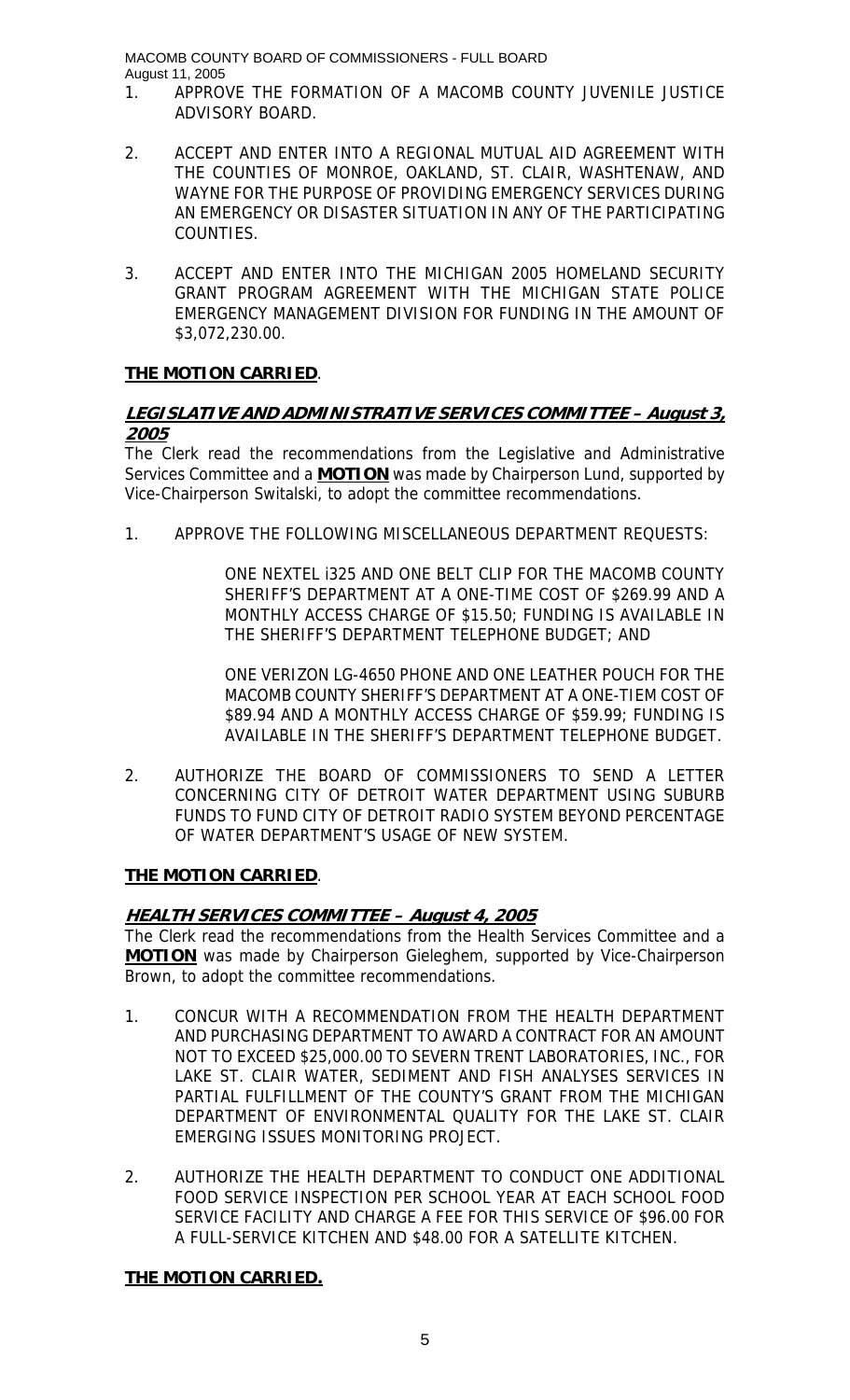**PERSONNEL COMMITTEE – August 8, 2005**

The Clerk read the recommendations from the Personnel Committee and a **MOTION** was made by Chairperson Mijac, supported by Vice-Chairperson Crouchman, to adopt the committee recommendations.

1. RECONFIRM THE FOLLOWING VACANCIES:

1. (1) PROBATION OFFICER CIRCUIT COURT-JUVENILE DIVISION 2. (1) HUMAN RESOURCES TECHNICIAN HUMAN RESOURCES 3. (1) PROGRAMMER/ANALYST INFORMATION TECHNOLOGY 4. (1) LIBRARIAN LIBRARY 5. (1) ASSISTANT PROSECUTOR II

- 2. APPROVE THE RECLASSIFICATION OF ONE ACCOUNT CLERK III POSITION TO ACCOUNT CLERK IV IN THE COUNTY CLERK/REGISTER OF DEEDS OFFICE.
- 3. APPROVE THE TITLE CHANGE ONLY FROM CUSTOMER SERVICES SUPERVISOR TO MI WORKS! CUSTOMER SERVICES SUPERVISOR IN THE MACOMB/ST. CLAIR EMPLOYMENT & TRAINING AGENCY.

## **THE MOTION CARRIED**.

## **BUDGET COMMITTEE – August 9, 2005**

The Clerk read the recommendations from the Budget Committee and a **MOTION** was made by Chairperson Kolakowski, supported by Vice-Chairperson Revoir, to adopt the committee recommendations.

Commissioner DeSaele asked to carry forward from committee her **NO** vote on Motion #2. There were **NO** objections.

- 1. APPROVE THE PAYMENT OF THE FINAL RAIN GAUGE NETWORK ASSESSMENT IN THE AMOUNT OF \$4,500.00, AS OUTLINED IN THE CORRESPONDENCE FROM SEMCOG DATED JUNE 24, 2005. FUNDING IS AVAILABLE IN THE 2005 CONTINGENCY ACCOUNT.
- 2. AWARD THE ROMEO STATE AIRPORT FEASIBLITY STUDY TO C&S ENGINEERS IN THE AMOUNT OF \$25,227.50, WIT THE UNDERSTANDING THAT 50% OF THE COSTS WILL BE SUPPLIED BY THE STATE OF MICHIGAN. FUNDING IS AVAILABLE IN THE CAPITAL PROJECTS FUND.
- 3. APPROVE THE FOLLOWING:

PROVIDE \$119,000.00 IN FUNDING TO MACOMB COUNTY COMMUNITY CORRECTIONS TO MAINTAIN THE FELONY URINALYSIS AND THE RELAPSE INTERVENTION BED PROGRAMS FOR FY 2006. FUNDING IS INCLUDED IN THE 2005 BUDGET;

CONCUR IN THE REQUEST OF THE PROSECUTOR'S OFFICE AND APPROVE THE RENEWAL OF THE MACOMB AUTO THEFT SQUAD GRANT FOR 2006; REQUIRING A COUNTY MATCH OF \$35,732.00. FUNDING IS INCLUDED IN THE 2005 BUDGET; AND

CONCUR IN THE REQUEST OF THE MACOMB COUNTY SHERIFF'S OFFICE AND APPROVE THE RENEWAL OF THE MACOMB AUTO THEFT SQUAD GRANT FOR 2006; REQUIRING A COUNTY MATCH OF \$141,945.00. FUNDING IS INCLUDED IN THE 2005 BUDGET.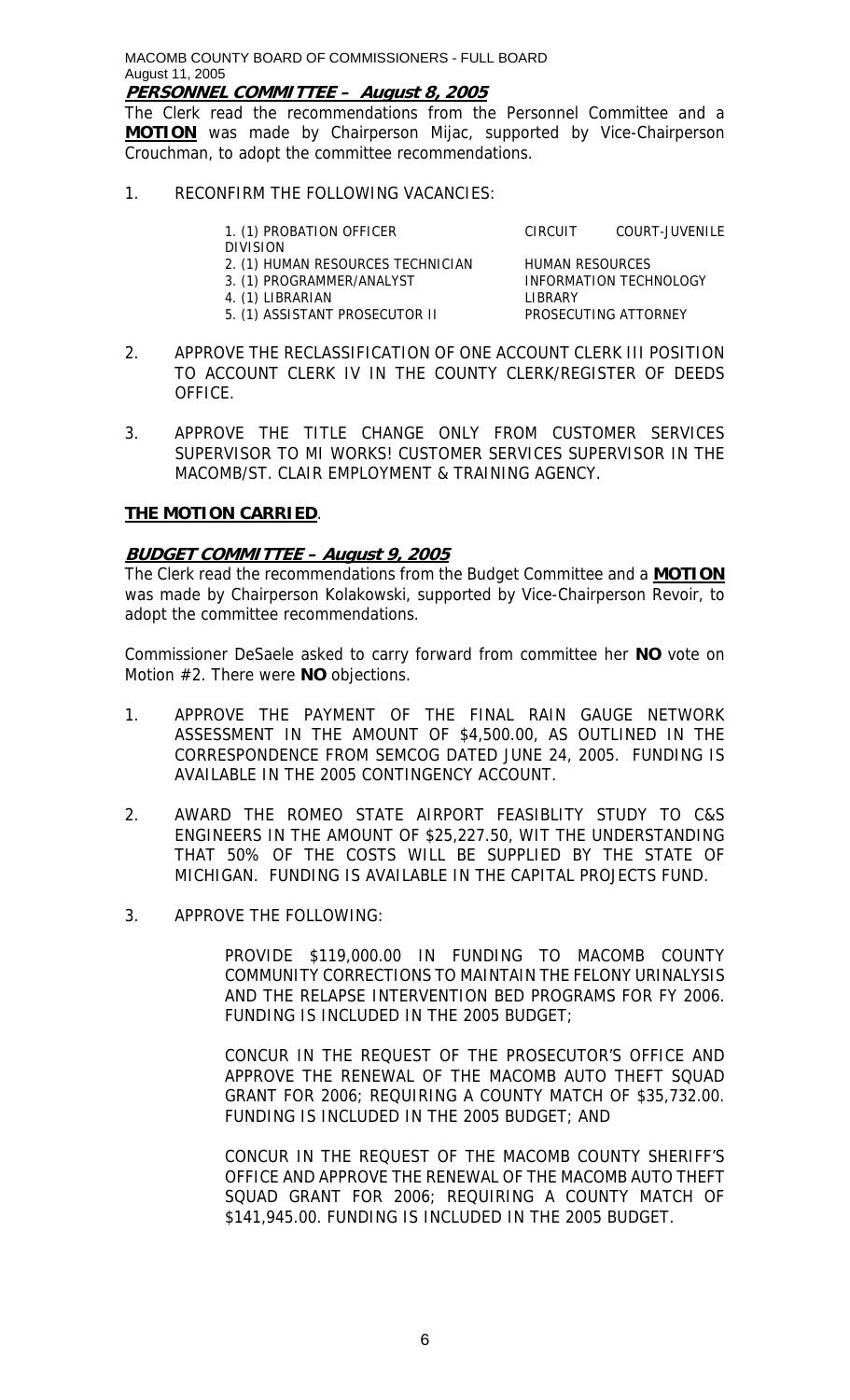MACOMB COUNTY BOARD OF COMMISSIONERS - FULL BOARD August 11, 2005

4. APPROVE THE FOLLOWING:

CONTINUE FUNDING IN THE AMOUNT OF \$25,000.00 TO THE MACOMB COUNTY CHILD ADVOCACY CENTER ("CARE HOUSE"). FUNDING WILL BE INCLUDED IN THE 2006 BUDGET; AND

APPROVE PAYMENT OF \$13,632.50 TO CHESTERFIELD TOWNSHIP FROM THE ENVIORNMENTAL PROBLEMS: LAKE/RIVER FUND FOR A STUDY OF THE AUVASE CREEK AND CANALS AS APPROVED MAY 15, 2004 AND AMENDED DECEMBER 16, 2004

### **THE MOTION CARRIED.**

## **FINANCE COMMITTEE – August 10, 2005**

The Clerk read the recommendations from the Finance Committee and a **MOTION** was made by Chairperson Slinde, supported by Vice-Chairperson DiMaria, to adopt the committee recommendations.

- 1. APPROVE THE MONTHLY BILLS (WITH CORRECTIONS, DELETIONS AND/OR ADDENDA) AND AUTHORIZE PAYMENT; FURTHER, TO APPROVE THE PAYROLL IN THE TOTAL AMOUNT OF \$10,522,206.90, WITH NECESSARY MODIFICATIONS TO THE APPROPRIATIONS.
- 2. AUTHORIZE THE COUNTY TO ENTER INTO A CONTRACT WITH WADE TRIM ASSOCIATES, INC. TO PROVIDE PRE-ENGINEERING AND CONSTRUCTION ENGINEERING SERVICES FOR THE DEVELOPMENT OF PHASE II AND PHASE III OF THE MACOMB ORCHARD TRAIL AT A COST NOT TO EXCEED \$373,390, SUBJECT TO FINAL APPROVAL OF MDOT; FUNDS ARE AVAILABLE IN THE CAPITAL PROJECTS FUND.
- 3. CONCUR IN THE RECOMMENDATION OF CORPORATION COUNSEL CONCERNING THE CASE OF SMITH V COUNTY OF MACOMB, ET AL.

## **THE MOTION CARRIED.**

### **ADDED AGENDA ITEM**

A **MOTION** TO AUTHORIZE THE HIRING OF AN ARCHITECT TO PROVIDE COST ESTIMATES TO BRING THE BANK BUILDING (77 SOUTH MAIN STREET) TO A LEASEABLE CONDITION AT A COST NOT TO EXCEED \$15,000, WAS MADE BY COMMISSIONER DiMARIA, SUPPORTED BY COMMISSIONER HILL.

A lengthy discussion ensued.

Questions were put forth to Dave Diegel.

A **MOTION TO POSTPONE**, was made by Commissioner Brandenburg, supported by Commissioner Szczepanski.

The discussion continued.

A vote was taken on the **MOTION TO POSTPONE**, and the **MOTION FAILED**.

**THE MOTION CARRIED**, with Commissioners Brown, Brandenburg, Szczepanski and DeSaele voting **NO**.

## **RESOLUTIONS/TRIBUTES**

A **MOTION** was made by Commissioner Flynn, supported by Commissioner Slinde, to adopt the Resolutions and Tributes in their entirety.

Res. No. 05-85 Commending Mark Johnson – Eagle Scout (offered by Rocca; recommended by Senior Citizens Committee on 8/1/05)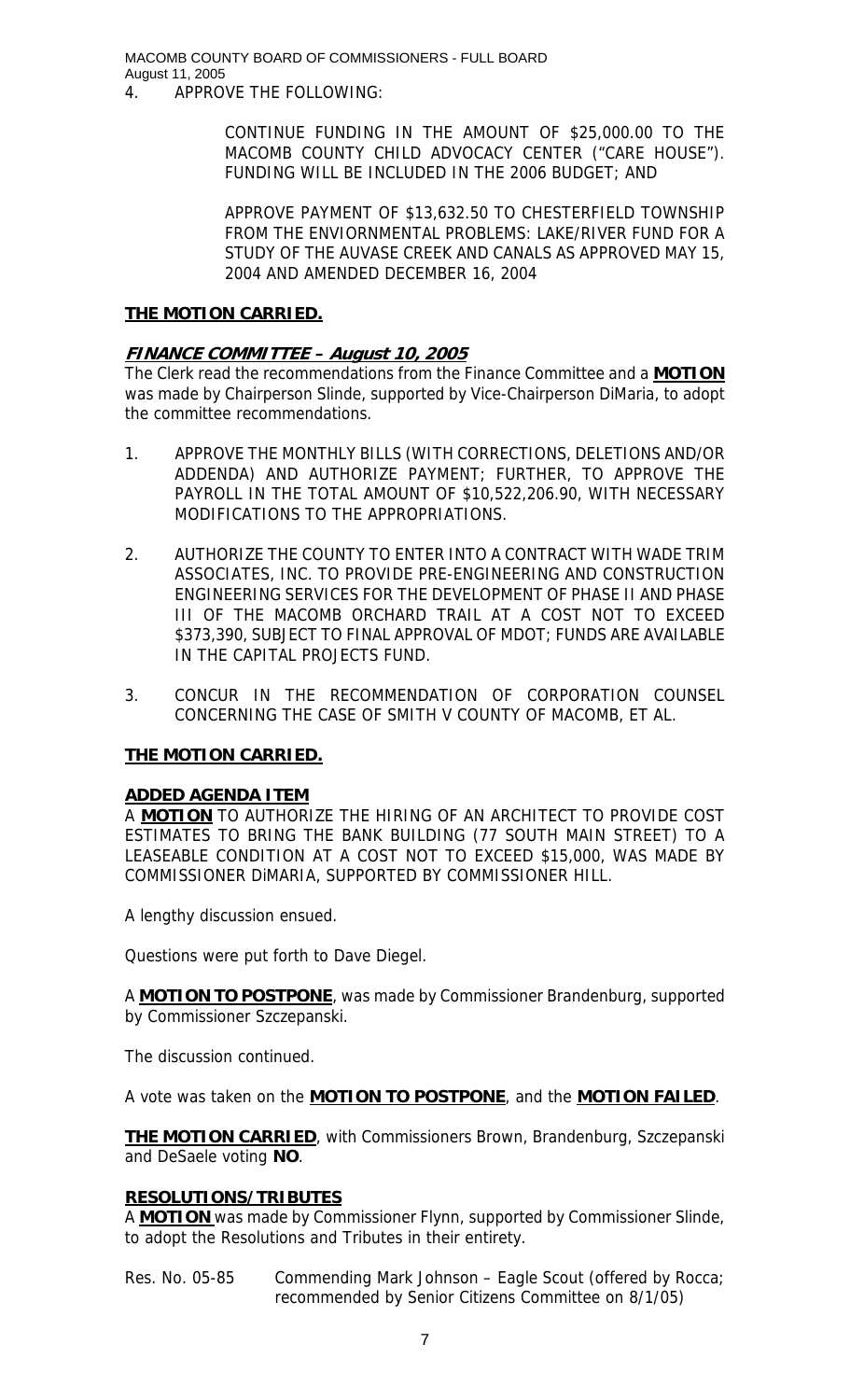- MACOMB COUNTY BOARD OF COMMISSIONERS FULL BOARD August 11, 2005 Res. No. 05-81 Commending Macomb Food Program for 30 Years of Service (offered by Doherty; recommended by Community Services Committee on 8/1/05)
- Res. No. 05-82 Commemorating September 26, 2005 as Family Day in Macomb County (offered by white; recommended by Operational Services Committee on 8/2/05)
- Res. No. 05-83 Commending the Grand Opening of Citizens First Chesterfield Regional Banking Center (offered by Vosburg; include Brdak; recommended by Operational Services Committee on 8/2/05)
- Res. No. 05-87 Appreciation to Mount Clemens Rotary Club on the Rotary International 100<sup>th</sup> Anniversary in Honor of Donation of Two Historic Replacement Cannons (offered by Vosburg, Brandenburg, DeSaele and Hill; recommended by PED Committee on 8/2/05)
- Res. No. 05-84 Declaring September 9, 2005 as Fetal Alcohol Spectrum Disorders Awareness Day in Macomb County (Offered by Gieleghem; recommended by Health Services Committee on 8/4/05)
- Res. No. 05-86 Honoring Florence Inez Wakefield Ploeger on the occasion of her 80<sup>th</sup> Birthday (offered by Slinde; recommended by Finance Committee on 8/10/05)
- Res. No. 05-88 Welcoming the American Italian Cultural Center to Clinton Township (offered by Revoir at Full Board)
- Res. No. 05-89 Commending the Chamber in Sterling Heights for sponsoring the Vietnam Traveling Memorial Wall (offered by Brandenburg, at Full Board, add Flynn)

# **THE MOTION CARRIED.**

# **REQUEST TO PURCHASE PRIOR SERVICE TIME (4)**

A **MOTION TO APPROVE PURCHASE OF PRIOR SERVICE TIME** was made by COMMISSIONER SZCZEPANSKI, SUPPORTED BY COMMISSIONER VOSBURG FOR THE FOLLOIWNG EMPLOYEES: JOHN ANDERSON, KATHY JORDAN, KATHY MARCERO, KIMBERLY MITSEFF, SANDRA ALDRICH, IRMA SZCZESNY AND THOMAS H. KALTENBACH, AND THE **MOTION CARRIED.**

# **APPOINTMENT**

# a) **BROWNFIELD REDEVELOPMENT AUTHORITY**

A **MOTION** WAS MADE BY COMMISSIONER SZCZEPANSKI, SUPPORTED BY COMMISSIONER DUZYJ, TO REAPPOINT MARY HUGHES AND OTTO WILHELM TO THE BROWNFIELD REDEVELOPMENT AUTHORITY FOR A NEW TERM OCTOBER 1, 2005 TO SEPTEMBER 30, 2008, AND THE **MOTION CARRIED.**

## **NEW BUSINESS**

Commissioner Brown inquired about the letter regarding Hillside Productions that was left on his desk regarding breach of contract.

Commissioner White indicated they are in the process of discussing what is going on with Andiamo's and the catering services at Freedom Hill.

Commissioner Lund indicated he is on the Parks & Recreation Commission and is frustrated because he has not been brought up to date on the situation. Stated that NO WAYl does he want to let Adiamo's out of their contract.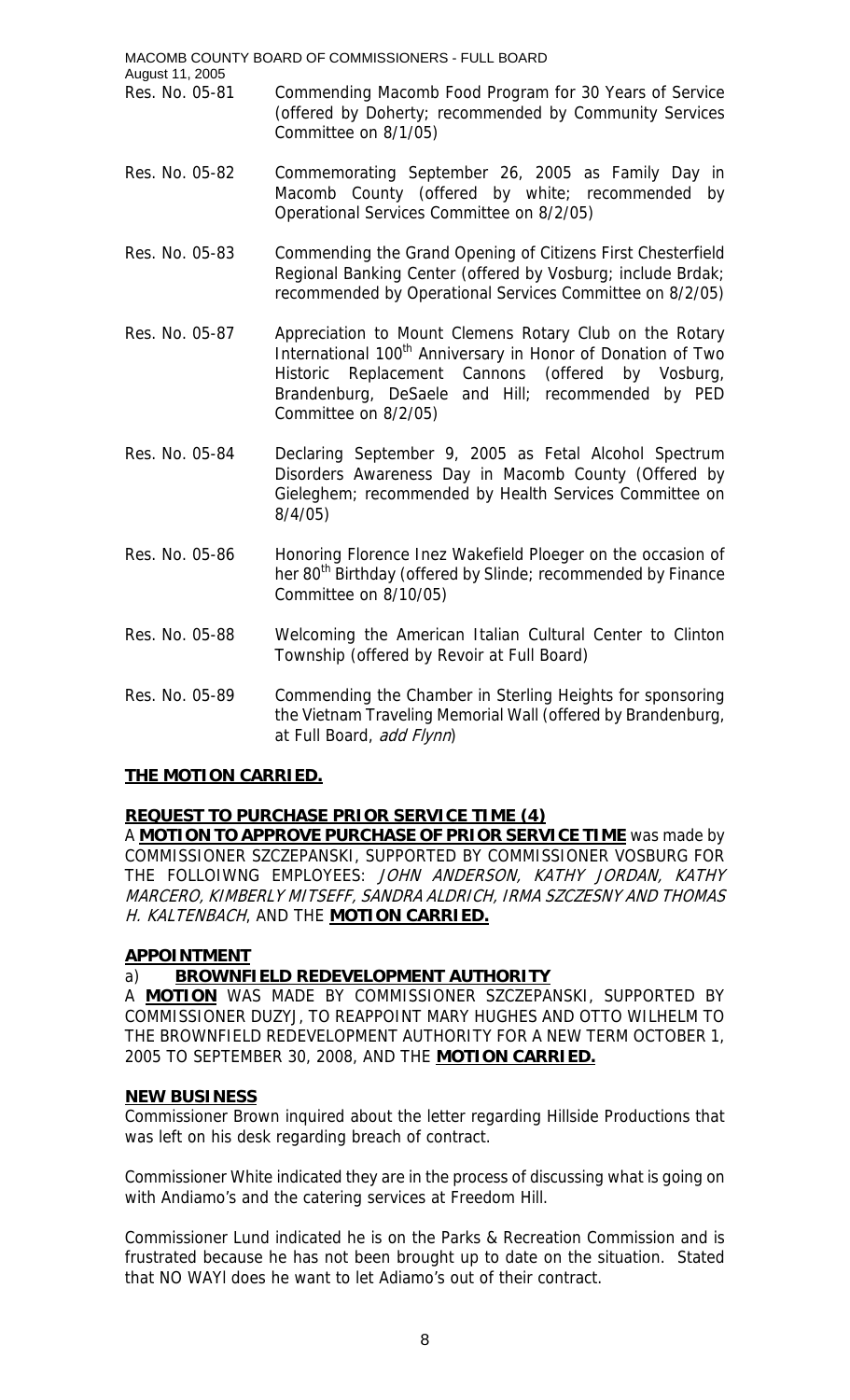MACOMB COUNTY BOARD OF COMMISSIONERS - FULL BOARD August 11, 2005 Commissioner Kolakowski questioned corporation counsel if Freedom Hill has a caterer at this point or not.

Commissioner Brandenburg feels Andiamo's should be held to their contract. Also announced the Vietnam Traveling Memorial Wall is going to be in Sterling Heights September 2 – 5, 2005 and open 24 hours a day. Thanked the board for being a sponsor.

Commissioner Vosburg thanked the board for approving the 42<sup>nd</sup> District Court plan.

Commissioner Doherty thanked the public speaker that clarified the purpose of the Ministerial Alliance. Apologized for her quote in the paper and explained her feelings and opinion. Also explained that all along the search for a Director of the Juvenile Justice Center was to find the highest qualified individual.

## **PUBLIC PARTICIPATION**

### **Gregory Murray, 20 ½ Eldredge, Mt. Clemens**

Spoke in response to Commissioner Doherty's comments.

### **Ruthie Stevenson, President of Macomb County NAACP, 69 Beyne Street, Mt. Clemens**

Reiterated that there are issues in Macomb County that have to be solved.

### **Sue Jesion, 21308 Raymond, St. Clair Shores**

Still interested in working together with the Ministerial Alliance to try and get these issues resolved.

### **Donald Lobsinger, 26900 Taylor, St. Clair Shores**

Reinterated their thoughts from the first Public Participation of the evening.

## **ROLL CALL ATTENDANCE**

| Andrey Duzyj            | District 1  |
|-------------------------|-------------|
| Phillip A. DiMaria      | District 3  |
| Jon Switalski           | District 4  |
| Susan L. Doherty        | District 5  |
| Joan Flynn              | District 6  |
| Sue Rocca               | District 7  |
| Diana J. Kolakowski     | District 8  |
| Robert Mijac            | District 9  |
| <b>Philis DeSaele</b>   | District 10 |
| Ed Szczepanski          | District 11 |
| Peter J. Lund           | District 12 |
| Don Brown               | District 13 |
| Brian Brdak             | District 14 |
| Keith Rengert           | District 15 |
| William J. Revoir       | District 16 |
| Bobby L. Hill           | District 17 |
| <b>Bob Gibson</b>       | District 18 |
| Paul Gieleghem          | District 19 |
| Nancy M. White          | District 20 |
| Leonard Haggerty        | District 21 |
| <b>Elizabeth Slinde</b> | District 22 |
| William A. Crouchman    | District 23 |
| Peggy Kennard           | District 24 |
| Kathy Vosburg           | District 25 |
| Nicholyn Brandenburg    | District 26 |

Commissioner Sauger absent and excused.